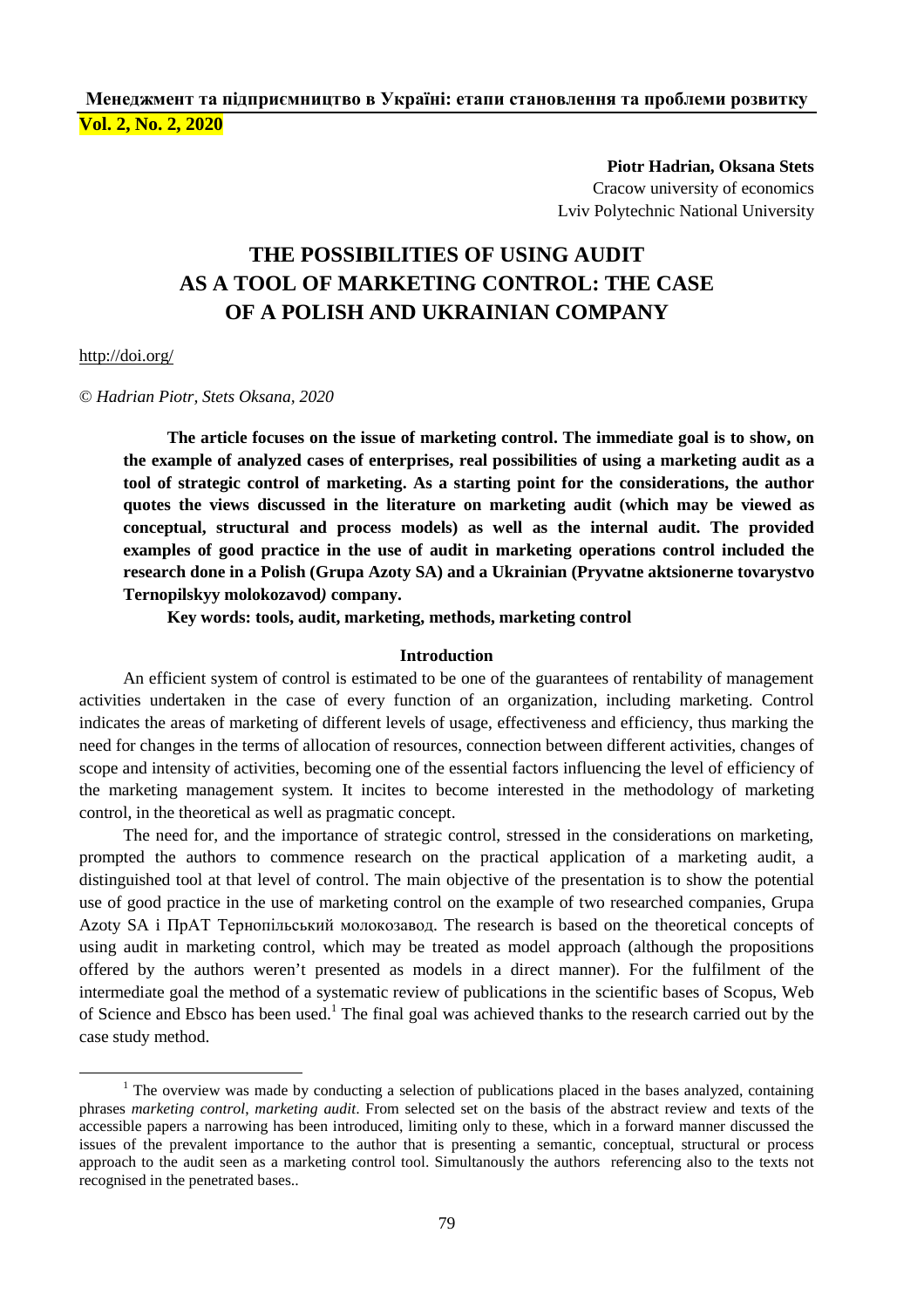#### **Audit as a tool for strategic marketing control**

Relatively little space is devoted to the issues of control in literature, which takes a comprehensive look at marketing or management. Its be the consequence of a view, that the measurement of marketing effects involves complex problems of marketing activity assessment which, despite the general theoretical knowledge about both control methodology as well as marketing proves very difficult, if not impossible to specify. This means that also the definition of theoretical basis of marketing control seems difficult, not to mention its practical implementation. Marketing is a market activity in which numerous cause and effect relationships are quite complex and difficult to isolate. Many relationships can be described in qualitative, and not quantitative categories. The researched phenomena are frequently elusive, random, dynamic, while control mechanisms are imperfect (declarative, intuitive). Due to the foregoing, the definition of theoretical basis of marketing control seems difficult, let alone its practical implementation.

Marketing control is frequently divided into operational and strategic areas.<sup>2</sup> Operational control is in most cases related to the operational plan of marketing (usually one-year) . Hence, it concerns the assessment of such activities within the assumed short timeframe, in keeping with the provisions, in order to reach the set goals. Strategic control embracing all the adopted provisions (directions, forecasts, adopted policies for marketing operations) that is the basis for an update or elaboration of a new marketing strategy for a company, should follow the systematic operational marketing control. In one of the descriptions of the marketing control structure, the strategic level includes: an assessment of marketing accuracy, an assessment of marketing excellence, a marketing audit<sup>3</sup>, a review of ethical and social responsibility of the company [6, p. 683]. Marketing audit is understood as a complex, systematic, independent, regular and professional examination of the marketing environment as well as of the objectives, strategies and the activity of an entity (a company, SBU, institution). The examination is conducted to identify the correct implementation of strategic marketing decisions. A marketing audit is one of the tools designed for the evaluation and improvement of the use of marketing in company's operations.

The idea of a marketing audit emerged in marketing literature at the cusp of the 1950s and 1960s. With the use of the management consultants' experience, audit technique was introduced to the marketing practice, and the researchers began to analyze the value that might be derived by streamlining marketing operations due to reaping the results of such an audit [7]. Scientific considerations about marketing audit were initiated by the publication of American Management Association of 1959 [8]. The starting point for its considerations was the perception of a marketing audit as a tool fulfilling not only a forecasting function, but also a diagnostic one. That tool might by applied by both well-prospering companies as well as those coping with serious market difficulties attributable to objective market threats, weaknesses of organizations, or their inability to play their strengths or opportunities emerging in the environment [9].

The audit procedures were deemed to be prerequisite owing to the necessary lasting market reorientation of organizations. By that token, an audit was to be perceived as a certain standard, a recurrent analytical and control procedure, implemented in the inherently inter-related stages that decide about the end- result. Marketing audit stages that were distinguished at that time included setting a goal, deciding on a detailed program of an audit and organizing operations prerequisite for the program implementation [10]. That suggestion may be assumed to be the first procedural model of an audit, which the next author enhanced with a structural form by adding six basic elements of a marketing activity subject to evaluation: goals, strategies, organizational system, methods, procedures and personnel [11]. Two types of a marketing audit were distinguished to substantiate the need for comprehensive audits. The types of an audit were identified from the angle of the scope of activities covered by the assessment which defined the level of detail of the assessment: a horizontal, comprehensive audit and a vertical audit of a partial nature [12].

Investigations into the area of a marketing audit that were reflected by the subsequent publications, despite their insights into interesting issues of an audit (e.g. the issue of its characteristic features, the

 $2$  Other marketing control structure proposals distinguish a larger number of its components [1-4].

<sup>&</sup>lt;sup>3</sup> Some authors express a different view, situating the audit in the area of marketing analysis [5].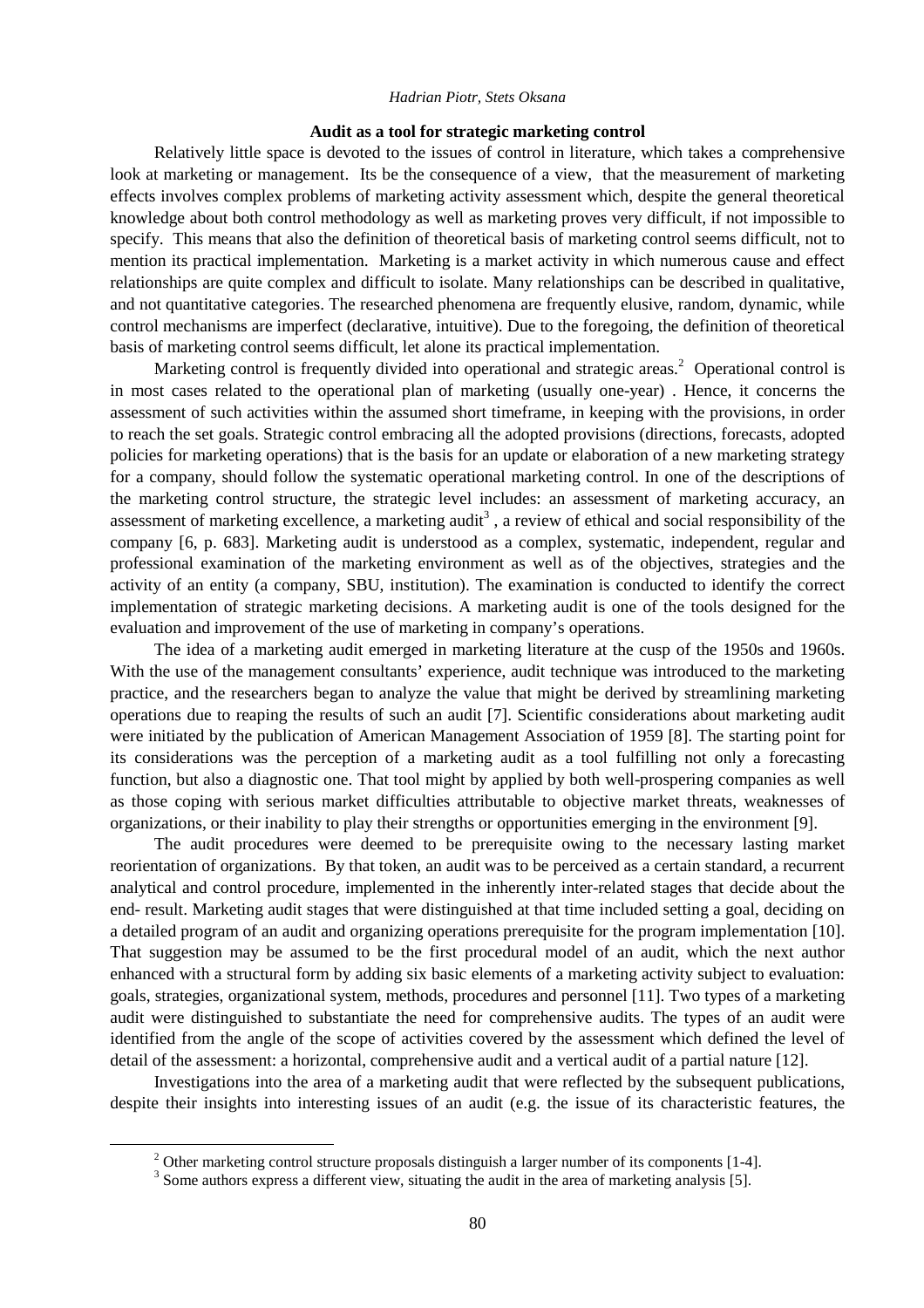possibilities for its use, its strategic character [13], differentiation in terms of the scope and the forms of implementation [14], technical implementation of an audit [15]) did not bring any new solutions which could be then treated as audit models. In the late 1960s, a conviction that companies reach for a marketing audit in the act of despair, in a critical situation when grappling with real problems, became dominant. For these reasons, the audits conducted usually took the form of a limited marketing control (activity-level audit) or evaluation of very detailed activities, focusing on grappling with the symptoms of an unfavorable situation rather than on the fundamental problems.

Early in the 1970s, an earlier suggestion was confirmed by the literature which said the scope of a marketing audit should cover all marketing activity, due to mutual relationships between its functions and instruments. Thus, a model solution was proposed both in terms of conceptual as well as process aspects, which suggested an audit including a review of marketing environment of an organization which would evaluate the efforts made by a company to understand its environment, marketing system whose purpose is a complex assessment of the internal marketing system and specific marketing elements (issues) diagnosed in the first two stages of the procedure [16].

In the 1970s of the need to use an audit as one of the key control tools in the management process began to infuse managers' minds. This tool was so interesting and valuable that further attempts were made to define its structure. One of them indicates a marketing audit model (a process approach) with three distinctive stages: definition of the goals and scope of an audit, collection of the empirical material, and preparation and presentation of the results [17]. The presented audit process may be treated as a simplistic model of a "black box" whose stages were described without a thorough consideration of the input and output elements, and the mechanisms taking place within the process.

The distinction of six basic components of a marketing audit, i.e. audit of the company's environment (broken down into a macro- and micro-environment), a marketing strategy, organization of marketing operations, a marketing system, the efficiency of marketing operations and operationalization  $[17]$ <sup>4</sup> should be considered an important achievement of the researchers of a marketing audit of that time. The proposal can be perceived to be a structural model of the scope of a marketing audit. That model highlights the logic of that control tool, i.e. commencing the research with the assessment of the market situation of a company and the changes taking place on the market, the ensuing threats and opportunities, then the examination of company's marketing goals and the related strategies, organizational, systemic and financial issues, and ultimately a more thorough examination of one, or a few of them that may exert a major impact on the efficiency and effectiveness of marketing.

Late in the 1970s, the considerations of theoreticians and practitioners' opinions confirmed the value of an audit attributable to the fact that it focuses on the main provisions of marketing activity. For that reason, it was considered to be the main element of marketing strategic control [20]. The author put forward solutions that would simplify the process and standardize the scope of an audit, aiming at making it more accessible and approachable to companies [21]. H.W. Goetsch [22] formulated a similar proposal comprising research questions to 13 issues which are the subject of an audit.<sup>5</sup> However, the opinions about practical application of that research and development potential were ambivalent, much weaker than the importance attributed to an audit [23, 24].

In keeping with the research on the practical aspects of an audit application, A. Wilson [25] suggested an original structural solution comprising a set of 28 issues addressed by an audit, adding lists of corresponding control questions. Some of the identified issues were the newly perceived areas of evaluation, yet most of them resulted from the refinement of marketing issues that require control, previously identified by the researchers. However, that proposal might be regarded as another structural model of a marketing audit giving more precision and depth to the potential scope of auditor's considerations.

<sup>&</sup>lt;sup>4</sup> At that time, some other proposals were put forward to set out crucial areas of a broadly understood marketing audit, such as a 15-element proposal by McConnel [18], and 7-element structures by Naylor and Wood [19], and McDonald [18], supplemented with extensive lists of audit questions.

 $<sup>5</sup>$  Those proposals that treated an audit as an analytical tool in the process of planning marketing activity, were</sup> an extension of the views already presented in the 1960s.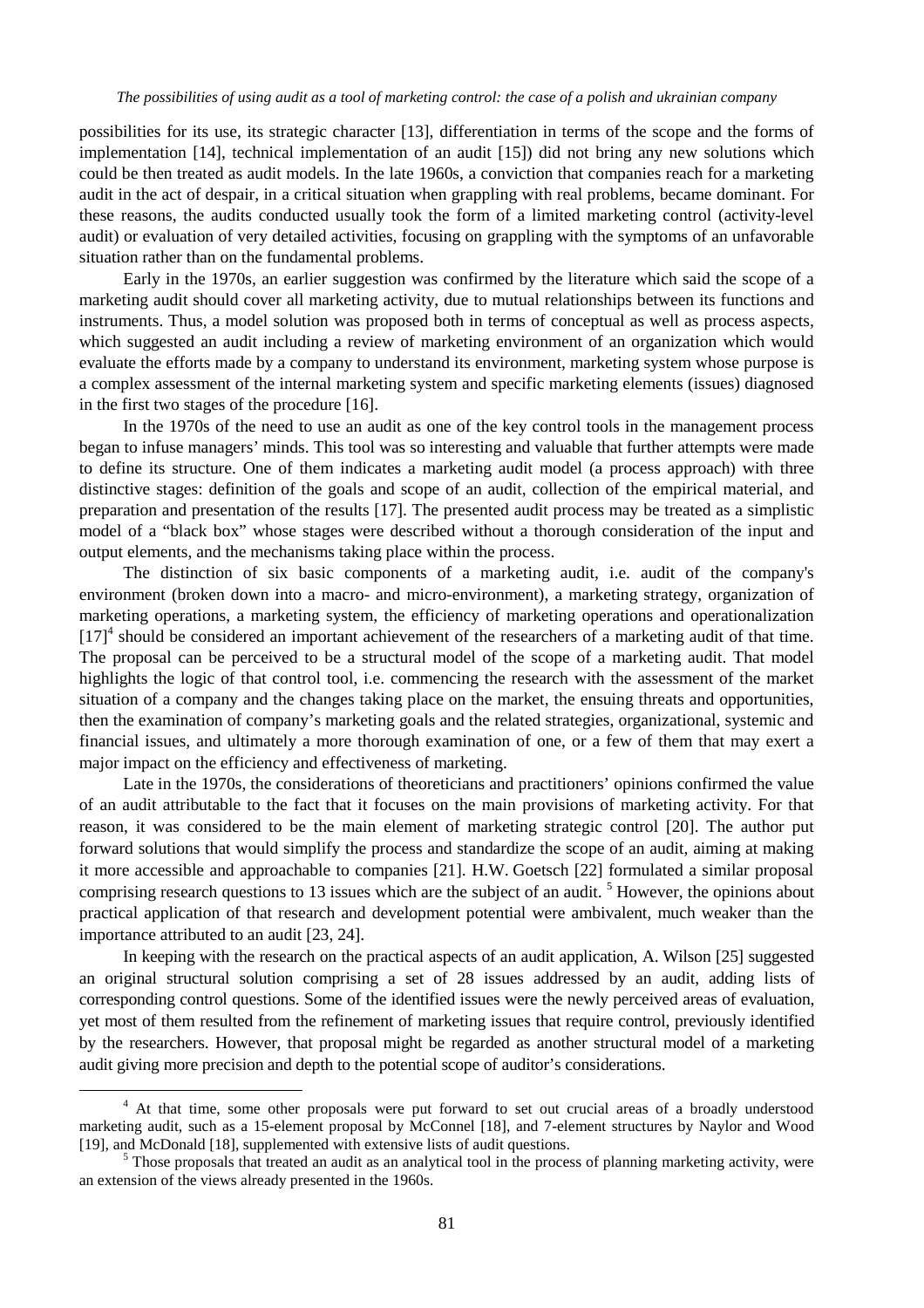In the 1980s, an audit began to be perceived as an efficient tool in modifying the existing, or introducing a new perception of the marketing concept in an organization, a guide for the decision makers, introducing them to the strategic role of marketing and stimulating the decision making process. As a process with three distinctive stages: a diagnosis of the existing and historic marketing context of a company, a forecast of a company's dynamics that would consider the anticipated changes in market conditions, a formulation of a set of recommendations preceding the planning process, aimed at improving the directions and efficiency of marketing [26]. The audit understood in this way provided the assessment of the crucial strategic elements of a company. At the same time, it was considered a universal methodological procedure that allowed the implementation of the four roles (hierarchically ordered in line with the awareness of a company of the marketing concept and its implementation practice). The roles were described as a communication tool, analytical scheme, decision making catalyst and an element of directional policy. Mokwa's marketing audit concept fully implements the features of the model in conceptual, process and structural terms.

In the 1990s, attempts were made to develop the audit methodology by suggesting new solutions in the area of its implementation, with the focus on separate control areas and the research questions assigned to them [27, 28]. In the following decades, other detailed models of the structure of a marketing audit, containing various sets of the audited issues, were elaborated on the basis of those, and earlier morphological proposals. L. Tvede and P. Ohnemus [29] distinguished eleven research problems, and *Copernicus* consulting company pointed to twenty one general areas of marketing operations [30]. The basic merit of the above model structural proposals consists in the definition of the control components and lists of research questions for a marketing audit to give direction to its implementation. Each of those proposals (at the level of a general specification of issues) may be considered to be a model structural solution, yet of just one element of an audit structure, i.e. the scope.

Finally, the audit concepts described in the literature, which can be considered as model solutions for marketing audit, are presented in Table 1.

*Table 1* 

| Autor        | The essence of the described marketing audit concepts                                                      |
|--------------|------------------------------------------------------------------------------------------------------------|
|              |                                                                                                            |
| A. Shuchman  | "Systematic, critical, impartial analysis and evaluation of all marketing activities, i.e. basic goals     |
|              | and principles (policy) of operation, assumptions on which they are based, methods, procedures,            |
|              | personnel and organizational structure used in implementing this policy and achieving goals" [9,           |
|              | $p. 16$ ] – semantic model                                                                                 |
| R. Sessions  | Setting a goal for the improvement in a company's market position over a certain period of time            |
|              | $\rightarrow$ deciding on a detailed program of an audit drafted in terms of time and events, and designed |
|              | so that to reach the assumed objectives $\rightarrow$ organizing operations prerequisite for the program   |
|              | implementation (in terms of chronology and subjects) [10] – procedural model                               |
| A. Oxenfeldt | Six basic aspects of the marketing activities to undergo evaluation: objectives, strategies,               |
|              | organizational system, methods, proceedures and staff [11] - structural model                              |
| E.A. Tirmann | Marketing audit including:                                                                                 |
|              | marketing environment of an organization which would evaluate the efforts made by a<br>$\mathbf{1}$ .      |
|              | company to understand its environment; it should include an assessment of the state of market              |
|              | intelligence, competitive situation, consumer profile, structures and commercial practice $\rightarrow$    |
|              | a marketing system whose purpose is a complex assessment of the internal marketing<br>2.                   |
|              | system, i.e. the structure and the content of goals, programme provisions and their                        |
|              | implementation, and the organization of marketing $\rightarrow$                                            |
|              | specific marketing elements (issues) diagnosed in the first two stages of the procedure<br>3.              |
|              | $[16]$ – conceptual/procedural model                                                                       |
| Ph. Kotler   | "Marketing audit is a periodic (repeatable), comprehensive, systematic and independent study of            |
|              | the organization's marketing environment, its internal marketing system (goals, strategies) and            |
|              | individual activities" [14, p. 376] - semantic model                                                       |

#### **Concept (model) of marketing audit**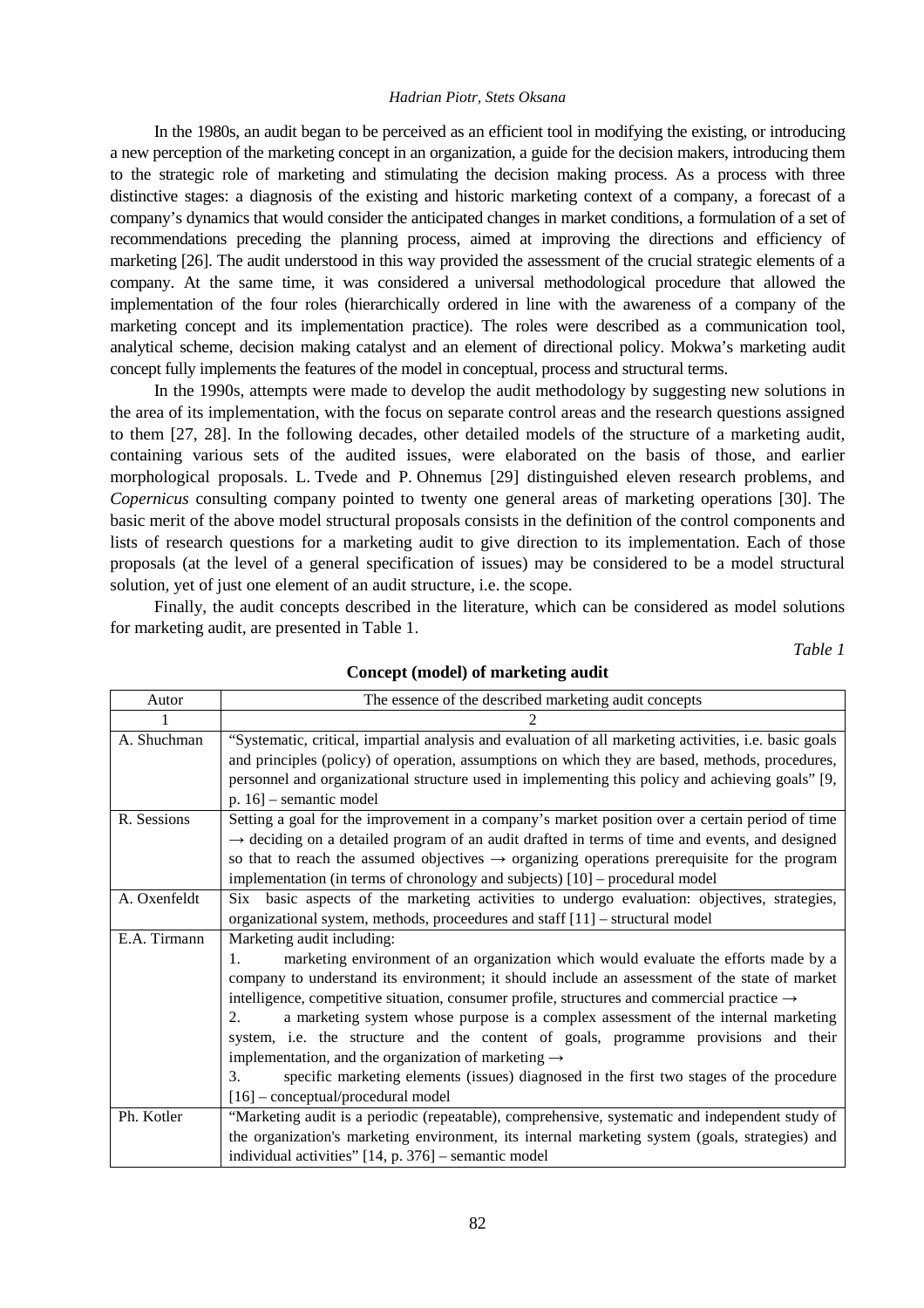*Cont. table 1* 

| 1              | 2                                                                                                                                                                                              |
|----------------|------------------------------------------------------------------------------------------------------------------------------------------------------------------------------------------------|
| Kotler<br>Ph.  | Three stages marketing audit:                                                                                                                                                                  |
| W.T. Gregor    | definition of the goals and scope of an audit - agreement on the goals, the scope, the<br>1.                                                                                                   |
| W.H. Rogers    | depth, the sources of data, the duration of an audit and the report format                                                                                                                     |
|                | collection of the empirical material $-$ the definition of the scope of prerequisite<br>2.                                                                                                     |
|                | secondary and primary materials for the audit,                                                                                                                                                 |
|                | preparation and presentation of the results – elaboration of the initial conclusions on an on-going                                                                                            |
|                | basis, and after the completion of data collection stage, preparation of a verbal and visual                                                                                                   |
|                | presentation submitted to the customers for consultation and then preparation of the final report                                                                                              |
|                | $[17]$ – procedural model                                                                                                                                                                      |
| M. Mokwa       | Marketing audit to be a three-stage process:                                                                                                                                                   |
|                | a diagnosis of the existing and historic marketing context of a company that would<br>1.                                                                                                       |
|                | provide answers to the questions: where are we now? where were we?                                                                                                                             |
|                | a forecast of a company's dynamics that would consider the anticipated changes in<br>2.                                                                                                        |
|                |                                                                                                                                                                                                |
|                | market conditions, providing answers to the questions: where are we heading? where can we go?                                                                                                  |
|                | a formulation of a set of recommendations preceding the planning process, aimed at<br>3.                                                                                                       |
|                | improving the directions and efficiency of marketing, in line with the answers to the questions:                                                                                               |
|                | where should we go? how can we get there?                                                                                                                                                      |
|                | [26] - conceptual/procedural model                                                                                                                                                             |
|                | Structural model:                                                                                                                                                                              |
| Ph.<br>Kotler  | Six fundamental components of audit marketing: audit of the marketing environment                                                                                                              |
| W.T.<br>Gregor | (split into macro- and micro-environment), marketing strategy, organization of marketing                                                                                                       |
| W.H.<br>Rogers | activities, marketing system, efficiency of marketing activities, marketing operationalization [17]                                                                                            |
|                | 15 marketing audit issues: the mission of the marketing department, its organization,                                                                                                          |
| McConnel       | planning process, marketing personnel, control, sales management, sales personnel qualifications,                                                                                              |
|                | sales training, salespeople remuneration, distribution channels, advertising and sales promotion,                                                                                              |
|                | pricing policy, price policy, market research, product service [18]                                                                                                                            |
|                | Original structural solution comprising a set of 28 issues addressed by an audit, and lists<br>of corresponding control questions: marketing strategy and planning, product/service range, the |
| A. Wilson      | service element in marketing, company performance, export marketing, marketing information:                                                                                                    |
|                | system and use, market size and structure, future market, the salesforce and its management,                                                                                                   |
|                | customer care and suport staff's role in marketing, cross-selling and internal marketing, the                                                                                                  |
|                | agency system, non-personal promotion: methods and media, the distributive system, the buying                                                                                                  |
|                | proces, analysing lost business, introducing new products/services, user industries, key customer                                                                                              |
|                | marketing, competitive intelligence, physical distribution and packaging, industry contacts,                                                                                                   |
|                | princing, images and perceptions, quality in marketing, non-differentiated products and                                                                                                        |
|                | commodites, service businesses, product/service financial information [25]                                                                                                                     |
|                | Marketing audit areas: marketing management, marketing innovation, market research,                                                                                                            |
|                | communication, distribution, sales force, consumer service [18]                                                                                                                                |
|                | Four areas of marketing audit: the process, strategy, organization and marketing-mix as                                                                                                        |
| McDonald       | well as general problems determining their essence [28]                                                                                                                                        |
|                | Eleven research problems in marketing audit: defining corporate mission statements,                                                                                                            |
| R. Köhler      | value audit, economic environment audit, business ekosystem audit, competitor audit, end-user                                                                                                  |
|                | audit, product positioning audit, pricing strategy audit, distribution strategy audit, promotion                                                                                               |
|                | strategy audit, speed and timing audit [29]                                                                                                                                                    |
| L. Tvede       | Twenty-one general areas of marketing audit: objectives and marketing strategy,                                                                                                                |
| Ρ.<br>Ohnemus  | environment (climate change), segmentation and selection of target market, differentiation and                                                                                                 |
|                | positioning, price policy, product management, advertising management, public relations, sales                                                                                                 |
|                | promotion management, direct marketing, customer relationship management, customer service                                                                                                     |
| Copernicus     | excellence, integrated marketing communications, distribution management, marketing to                                                                                                         |
|                | commercial intermediaries, development of new products, marketing information system brands                                                                                                    |
|                | benchmarking, sales management, marketing results, marketing organization [30]                                                                                                                 |

*Source: own elaboration.*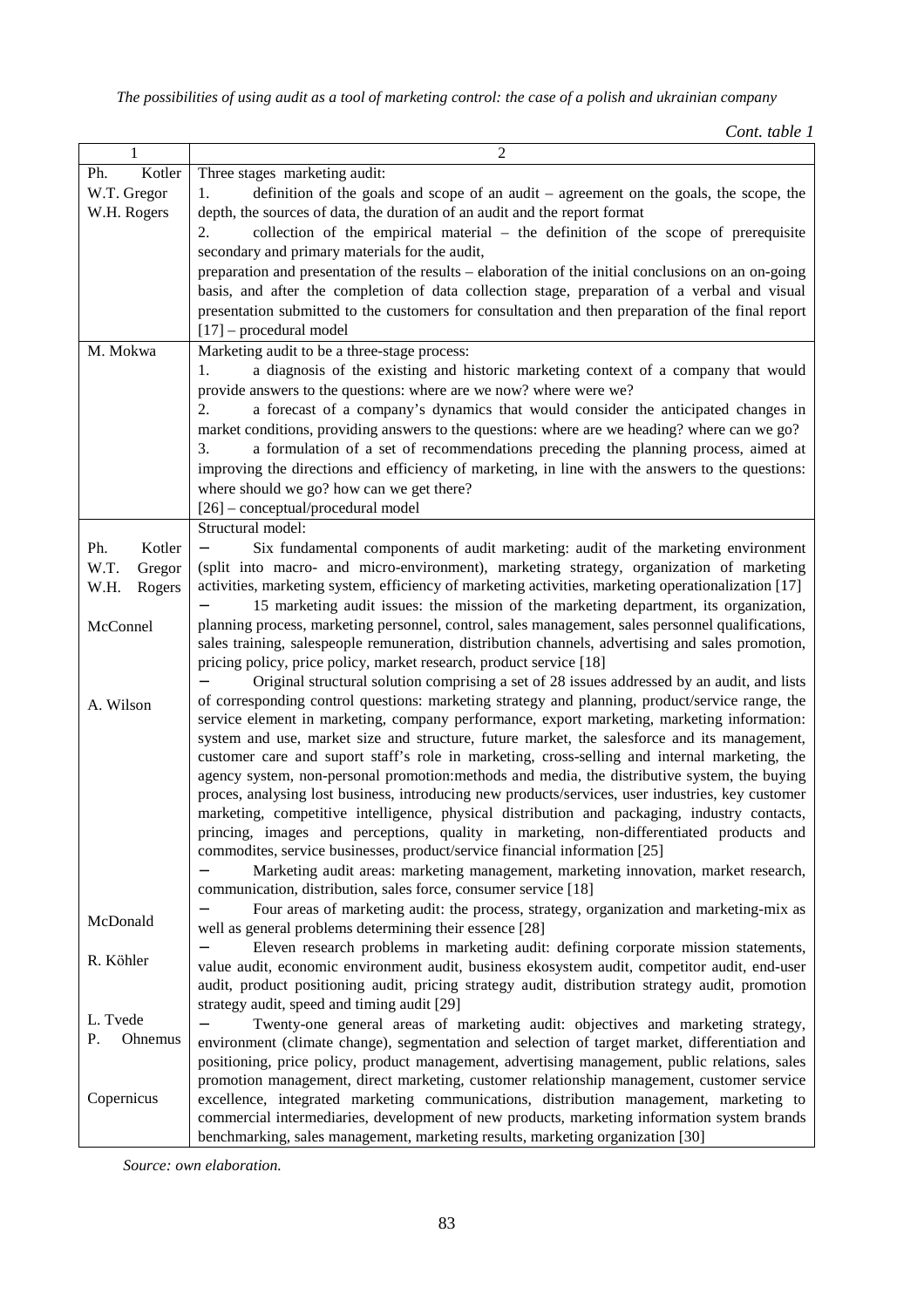The above proposals provide a general conceptual, structural or procedural basis, significant from the theoretical and methodical point of view as well as from the angle of application. Nonetheless, to this day, the opinions about practical application of marketing audit has ambivalent, and marketing audit has not reached the level of methodological unambiguity.

The practice of marketing, as reflected by the results of a marketing audit research (in a broader sense – a control of marketing activity) does not indicate a high degree of a marketing audit use. The results of the research that was conducted, and then described in the marketing literature, poised to evaluate the use of a marketing audit show, irrespective of the tested market, the type of tested entities, the time and methodology of research, that audit has not been perceived as a significant tool of marketing strategic control, and the extent of its use is negligible [23, 31-40]. The observed methods of using an audit to investigate marketing issues do not originate from the expectations, decisions or activities of organizational units directly responsible for marketing. They also do not have a clear strategic inclination, and are frequently satisfied with the correctness assessment at the operational level. This calls into question the legitimacy of treating these controls as an audit (in theoretical terms) which has been prescribed a strategic dimension of the assessment.

Therefore, it is important to study the level of its use of this marketing control tool in practice. Irrespective of the concept or the form of an audit, it is important to reach for this tool in line with the view that strategic control concludes each management process. It is to be expected that such approach will be directly reflected in the practice of marketing activities.

The results of the research conducted and described in the marketing literature to assess the use of marketing audit indicate (regardless of the market studied, the type of surveyed entities, time and methodology of the study) that the audit is not perceived as an important tool of strategic marketing control, and the degree of its use is very limited.

#### **Good examples of a marketing audit implementation**

The objective of the research done within  $2016 - 2017$  was to verify the opinions on the degree of use of audit to control the operation of enterprises [40]. It was resolved to conduct qualitative research with the application of *case research* of an explanatory, classical and multiple character. The analysis and description of a few cases of enterprises allowed assuming the degree, depth and methodology of good practice in the strategic control of marketing activity, with the use of a marketing audit. The appropriate material for research was collected by way of personal, in-depth interviews with the managers of the researched companies as well as by direct scrutiny of the documentation of a marketing audit.

Study population included prospering companies whose mother companies were seated in southern Poland. Owing to the contacts maintained within the framework of the co-operation between the CUE Department of Marketing and the foreign centers, permission was granted to conduct research in the companies in the Czech Republic, the Slovak Republic and Ukraine. The research program allowed finding companies operating on the Polish and Ukrainian markets (Grupa Azoty, *ПрАТ Тернопільський молокозавод*), for whom an audit became an important tool of marketing control. Those companies make perfect examples of good practice of a marketing audit.

*Grupa Azoty S.A*. is an entity that has a few decades of market experience by engaging in manufacturing, providing services and trading in chemical industry. *Grupa Azoty S.A*. is a dominant player of a capital group, and it has been listed at WSE (Warsaw Stock Exchange)*<sup>6</sup>* . The company has been consistently implementing the provisions of its many year development strategy, and developing its potential by taking over other entities on the market. The group has been co-operating with the research and scientific institutes, providing services within laboratory research, technical consulting, thus allowing optimal choice and use of the properties of plastics.

<sup>&</sup>lt;sup>6</sup>. The accomplished technical, market and social achievements that had been gained through the long years of functioning of that entity were skillfully discounted in the past few decades, providing a good example of maintaining continuity of operation in turbulent changes of political and economic situation.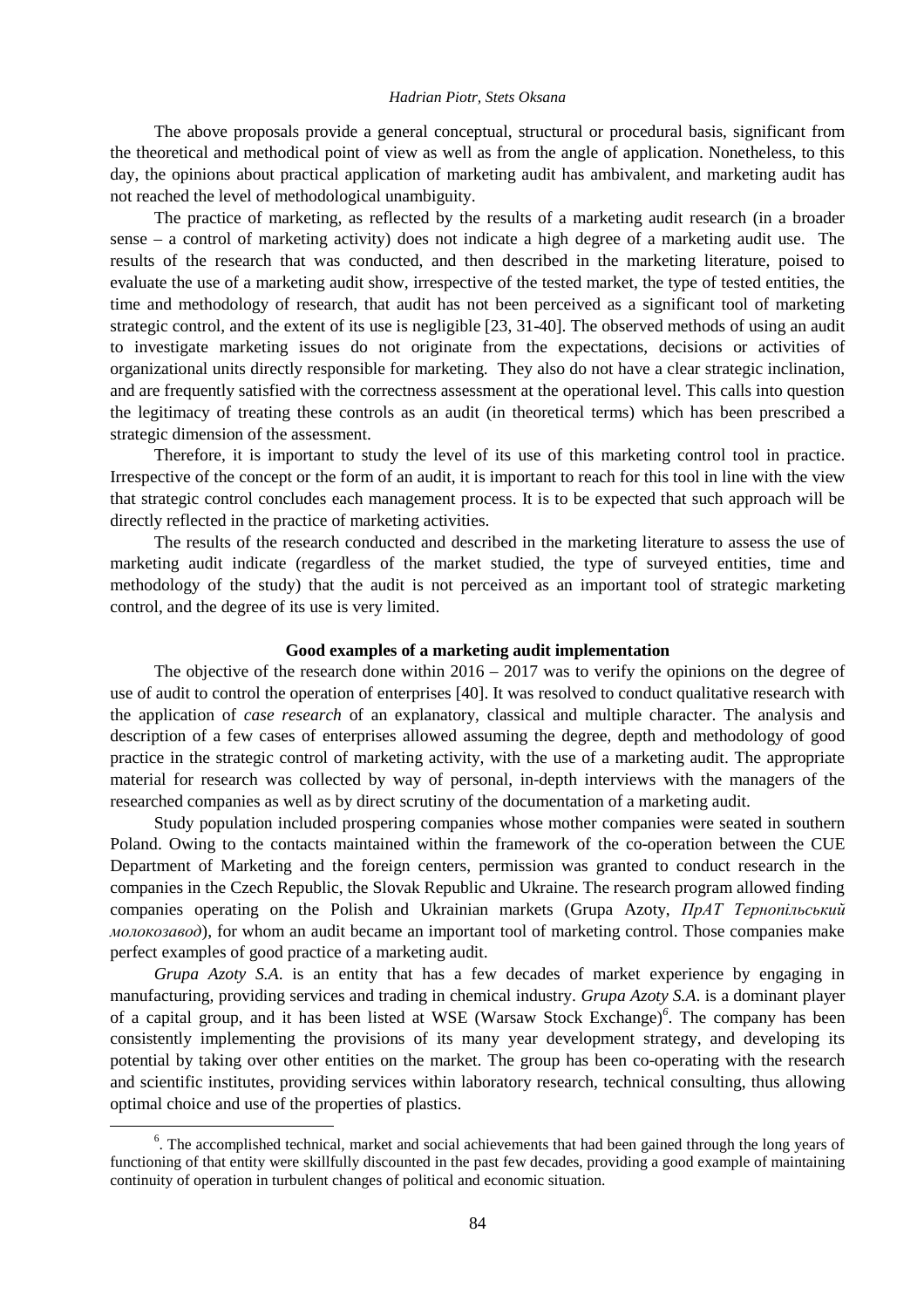#### The possibilities of using audit as a tool of marketing control: the case of a polish and ukrainian company

Due to the highest quality of products as well as stable business contacts, the company has enjoyed a strong, sustained position on the Polish and international market. The company has been upholding sustainable development principles, improving proprietary technologies for environmental protection and elimination of the threats attributable to their activity and the products delivered to the market. A high position of the company, both on the domestic as well as international markets, has been attested by numerous prestigious awards and distinctions.

Between 2001 and 2015, within the framework of audits done by an internal audit unit especially appointed in the structure of the researched company, there were 149 audits. In this number, 29 were directly, or indirectly connected with the marketing activity of the company<sup>7</sup>. They were typical vertical audits, focused on the selected, very concrete marketing issues, which included:

activities (costs, results) taken to win new customers;

 $\cdot$  the efficiency of promotional activity;

management and the use of the expense and advertising accounts;

correctness of reporting, opinion giving, keeping deadlines, and evaluation of the efficiency of research and design activity;

correctness of the application of procedures pertaining to the claims made by the customers;

price setting process for the chosen products;

process to ensure the efficiency of control of the chosen finished products;

In logistic processes involved in the distribution of the chosen products, e.g. proper storage;

designing and launching new products on the market;

compliance with the principles of customer service;

compliance with the principles and conditions of sale of the chosen products, to the chosen groups of contractors;

the reasons for, and the prevention of stockpiling;

profitability of sales of the chosen products;

 $\overline{a}$ 

collecting, storing and circulating information about the trading partners and the company environment;

verification of expenditure on strategic marketing, promotion and PR.

There are strong indications that the audits have been treated as a strategic control tool, used for such purposes as commissioning external audits conducted by entities independent from the audited unit; conducting audits by a specialized unit (professionalism); independent procedures that can check and verify the designated units, procedures, or documents (objectivism); the importance of issues chosen for the audit of its units, the company, or the whole capital group (importance). All the same, the analysis of information about the audited periods raises some doubt as to their strategic importance. Once we assume that the strategic perspective should span a few years, then among the audited periods, seven concerned at least two years, nine one year, and the remaining much shorter time.

Most frequently, the successive audits were prompted by the doubts expressed by the members of the Board or the Supervisory Board. Each time, the audits were executed by a team of auditors appointed for the occasion. The teams included at least two external auditors, at least one representative of the marketing unit responsible for the audited operation, and at least one member of the middle or high management level directly involved in the audited area. The submitted documentation allowed tracing the

 $<sup>7</sup>$  An indirect relationship between the object of the research and marketing activity is apparent in the audit of</sup> processes designed for the efficient quality control of finished products, the audit of R&D activity, the audit of outlays on design, implementation and registration of new inventions. Each audit directly involved the issues related to the technological process or financial settlements, and it was conducted by the organizational units held responsible for those spheres of activity. From the indirect perspective, there were clear relationships between the selected objects of control and purely marketing issues such as designing new products, care for high quality of the market offer, or minimizing the cost of production.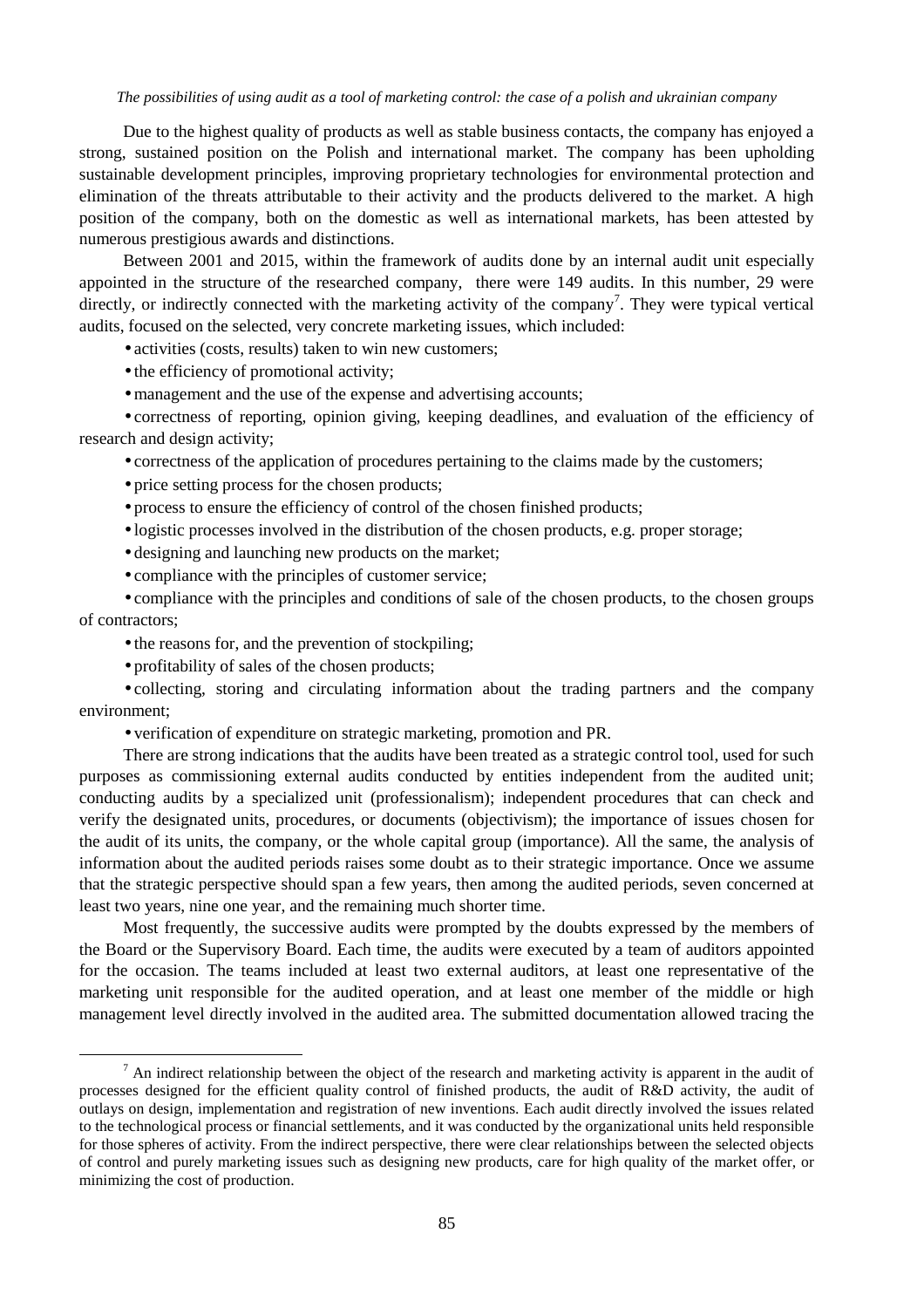whole procedure, including the results indicated by the auditors (jointly with the results of the optional secondary audits).

Audit reports signal the methodology of audit, provide summaries for the management (approach to the control, specification of risk involved in each investigated issue, synthetic results of control – conclusions and recommendations), detailed results of control (observations, cause – effect relationships) and the necessary formal documents.

Identification of the types of risk involved in certain areas, is an important element of the audit procedure. To give an example, one of the audits indicated a risk involving a loss of a part of the market due to the insufficient reaction to the competition, implementation of the obsolete work, and consequently generating unnecessary costs or outlays, exclusion of important development work in the approved development plans, thus incurring extraordinary losses due to the loss of the potential revenues. Awareness and definition of the consequences of errors and imperfections that may, or do appear as a result of the activity in the examined area, seem to be an important element that gives direction and mobilizes for an audit.

In the documentation of marketing audits in the examined enterprise, the most common methods of examination included scrutiny of the source documentation (regulations, accounting documents, logistics contracts, contracts, procedures, reports and analyses), observations made by the members of the audit team, in-depth interviews with the managers and staff. Consequently, in the result of the foregoing, audit teams had sufficient material at their disposal that allowed making qualitative (and less frequently, also quantitative) analyses, and then giving appropriate recommendations.

In the predominant part of audit documentation, in case there were discrepancies found between the desired condition, expected from the formal point of view, and the actual state, recommendations suggested adjusting operations to the formal and legal requirements. Nonetheless, the recommendations included also quite pragmatic conclusions. One of the conclusions said that the implemented solutions were more efficient than those dictated by current internal regulations. Consequently, it was recommended to elaborate such new formal procedure that would be consistent with the conducted operations, and then make it obligatory in the new updated regulations.

The source documentation submitted by the company (each audit is registered and filed as full documentation, showing the successive steps of an audit procedure) proves the professional conduct of audit activities. The key factor prerequisite for the implementation of ordered audit procedures was the awareness of the job as well as professional preparation of the staff of the Internal Audit Department.

From the perspective of theoretical features of that control tool, the major drawback of the audit conducted in that company is the fact that it was not comprehensive. It was easy to note that control was quite narrowly profiled, which in practice did not allow evaluating the whole area of marketing operations of the company. The assessment of the use of some tools, if not derivative forms thereof, or of a narrow area does not provide answers to the rudimentary question, which is: to what degree is the marketing strategy consistent with the challenges of market reality?

*Tarnopol Milk Processing Plant* was the second audited entity. It is one of the largest dairy sector companies in Ukraine, which has been delivering products to the Ukrainian consumers for almost 20 years. The company was established as a new entity on the basis of a plant founded in 1956. In 1999, a new cadre of managers took control, restructuring the company, and rebranding it as *ЗАТ Тернопільський молокозавод*. In the organizational terms as well as in terms of the technical infrastructure, the company was built from scratch. At the beginning, the company was divided into, and operated along three basic functions, on a modest budget: production, administration and finance. Once it became more efficient and reached better results that were accepted by the shareholders, the company expanded its operation in human resources management, R&D, innovation and marketing.

Initially, the company was serving the local market of Tarnopol and its surroundings. In time, it extended its operations to the adjacent markets (concentric strategy) as well as initiating activity in other regions of the country (island strategy). The company operates without the intermediaries in deliveries and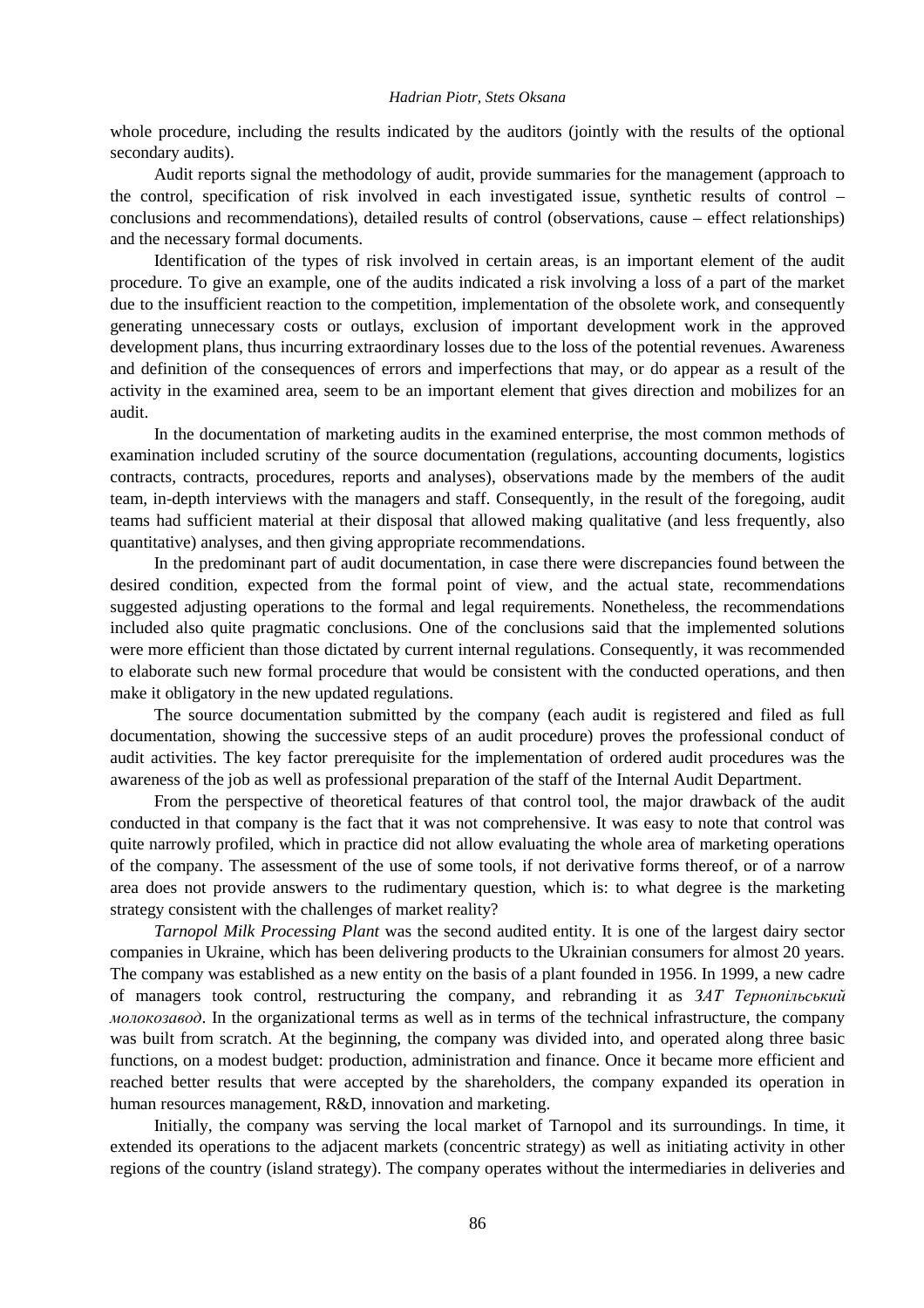supplying the wholesale market. It controls all stages of its production and the commercial cycle; from the collection of milk from the dairy farmers, to delivery to the retail outlets. In 2014, the company was granted ISO and HACAP certificates, which required the adoption of certain obligations and procedures. The plant ranks among five largest producers in Ukraine. Owing to the investment in technology and organization (14 subsidiaries, in the Western Ukraine and Kiev, Chernihof and Odessa) as well as in marketing, the company became the leader in Western Ukraine. The company adopted a different selective strategy in Eastern Ukraine, and consequently it puts it in the beginning of the second ten in milk production in that region $8$ .

In targeting individual consumers by its marketing activity (B2C), the plant launched *Молокія* brand*<sup>9</sup>* . The plant was the first in Ukraine, and fifth in Europe to launch *Fresh Milk Technology* assuring highest quality of products and bringing them as much as possible to natural cow milk. The company has been also operating on B2B market producing casein and butter. Their products are traded under *ПрАТ Тернопільський молокозавод* brand name on the Ukrainian market and also exported (Israel, the Middle East, Asiatic countries).

The company started its marketing activity along with its restructuring in 2000. As we can see in the structural chart, Trade and Marketing Department is listed in the Sales section, yet it is separate from the Sales Management Department. The scope of marketing section activity includes marketing research, market segmentation and positioning, implementation of product innovations, creation of new products in response to the expectations of the target market, creation and development of brands. The gradually introduced marketing activities were controlled through the on-going supervision (both current as well as follow-up) and at the final stage (conclusion or a re-start), to assess their efficiency and effectiveness. Such control proceeded along two formalized processes: the current control spanning one-month periods of marketing, and the annual control checking the implementation of the plan.

HACAP and ISO certificates granted in 2014 entailed the obligation to carry out certain procedures. Those included an obligatory audit of the functions implemented by the company. In compliance with this requirement, the company set up the Internal Audit Section which reported directly to the President of the Board. Audit procedure has been described in the internal document on planning and internal audits<sup>10</sup>, which is a part of "The system for ensuring quality and safety of food products" (*ISO 22000*, *ISO/TS*   $22002 - 1$ <sup>11</sup>. The document describes an audit as a set of systematic, independent, documented and objective activities that comply with the requirements prescribed for such control. The document specifies the dates, terms and categories related to an audit, the tasks of the head and the audit team members, audit procedure, source documents and the structure of working documents used in the course of an audit.

Auditing procedures mainly pertain to the duties of higher level managers, as they have been entrusted with carrying out audits and the implementation of the resultant recommendations. This emphasizes the strategic nature of such control, which is of great importance for the understanding of the audit. The audit covers all structural units which are engaged in production processes, and have any impact on the quality and safety of products as well as all the processes related to ensuring quality and safety of food products (beginning with the administrative processes, and ending on formal and production ones). The regulations enforced by the Plant envisage an obligation of an annual audit of marketing, yet sales department is audited every six months. Such a timetable for audits raises serious doubts as to their strategic character.

The Chief Auditor reports directly (and solely) to the President of the Board. To implement the scheduled audits, the auditor sets up individual task teams<sup>12</sup>. The teams group only the managers who are

<sup>&</sup>lt;sup>8</sup> A relatively small share in the market is attributable to the specialization of the company in the production of hard cheese, melted cheese, ice cream, or dry dairy products.

The brand was registered in 2007.

 $10$  The document specifies the stipulations of the regulation published by the Ministry of Ukrainian Economy [41].

<sup>&</sup>lt;sup>11</sup> Certificates were granted by the international office for certification, *BUREAU VERITAS*.

<sup>&</sup>lt;sup>12</sup> Pursuant to the document, the chief auditor may not set up a team, but he has to conduct the audit by himself. Once the team has been set up, the chief auditor must act in the capacity of a team leader.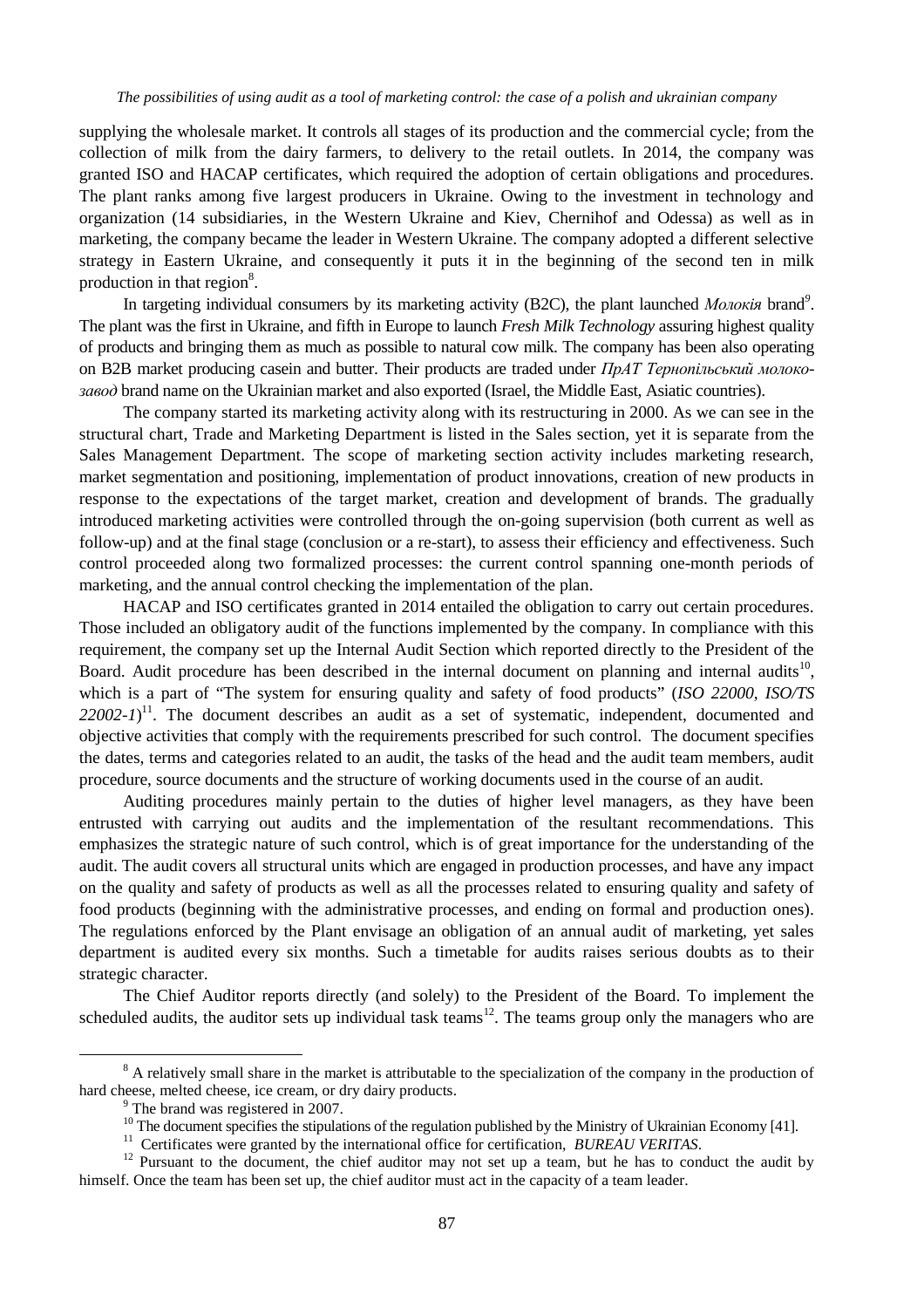the professionals in their functional areas. Such solution should reduce (prevent) all kinds of informal connections which may bear on the process and the obtained results of an audit. In case of a marketing audit, the team of auditors usually includes the chief auditor (the top-down approach), the sales director ( the opposite-side audit), the financial director (the parallel audit), and the staff member responsible for the safety of operations pursuant to ISO standards.

In case of a repeated control, aimed to evaluate the processes of implementation of post-control recommendations, the audit team should include only the members of the Internal Audit unit. Marketing Director, as the person in charge of the audited unit, shall not be a member of the auditing team<sup>13</sup>. Nonetheless, he should be involved in the audit in operational terms (the activities of various stages of the audit), similarly to other staff members of the marketing department, who should provide the necessary information, prepare and submit the necessary documents, analyses, etc.

It is also possible to involve the external auditors<sup>14</sup>, who must meet certain criteria, i.e. they must be conversant with the auditing procedures and the industry. Under certain circumstances, it is possible to commission a fully independent, external audit initiated by the marketing director. In this case, the objective of the audit would be ascertaining the correctness of the implemented tasks. Such option was not employed during the analyzed audit<sup>15</sup>.

Every time, an audit commences with the definition of the scope, the objective, and the subject, and the formulation of the list of issues that should find answers. The list is the aftermath of cyclical meetings of the board, the supervisory board and high level managers, and it specifies the issues that raise concern or misunderstandings, and which should be subject to discussion during the successive functional audits. Within the timeframe  $2015 - 2017$ , not many questions were asked which is to say, not many marketing audit issues were identified.

Within the audits, control focused primarily on innovative products (market and marketing surveys, creation of new products, mostly assortment goods, and not their categories or lines, positioning products on the market, building, promotion and brand enhancement). Focusing marketing audits around the processes of product creation seems most reasonable, as a product is a crucial element of companies' marketing activity. On the other hand, it demonstrated a strong connection between the marketing area of the company and R&D.

Audits always focus on two rudimentary dimensions: financial aspects (Has the budget been properly set? Have the financial resources been spent properly? Was it possible to cut the costs?), and procedural aspects (has the decision making process and operations complied with the binding regulations and procedures?). High level company managers (financial and sales directors) focus on the substantive layer of the audited decisions and operations, while other internal auditors (chief auditor and ISO expert) concentrate on controlling the procedures, so that the company qualifies for certification of various areas of its operations.

An audit concludes with a report, which is submitted to all persons it may concern (the Board, Supervisory Board, higher level managers). However, it is not customary (let alone prescribed by the procedure), to hold a meeting in which the auditors would present the results of the audit to the above mentioned persons. Hence, there is no opportunity for a deeper analysis, interpretation or a discussion on the results, conclusions and recommendations.

In the opinion of business practitioners and scholars, any form of control (including audits) arouses anxiety among the Ukrainians, and is perceived in a negative way. Control leads to distancing, both to the auditor and his activity. However, the on-going generational change in the audited company (particularly at

 $13$  In case of an audit of sales, he must be a member of the team of auditors.

 $14$  It is possible to commission a fully independent, external audit initiated by the marketing director, poised to confirm the regularity of the implemented tasks.

<sup>&</sup>lt;sup>15</sup> The Board of the company did not support such solution, pointing out to a high risk of a wrong evaluation attributable to the fact that the potential auditors were not familiar with the industry or local conditions. There were also some difficulties in finding the suitable (acceptable) auditors that would meet the prescribed criteria.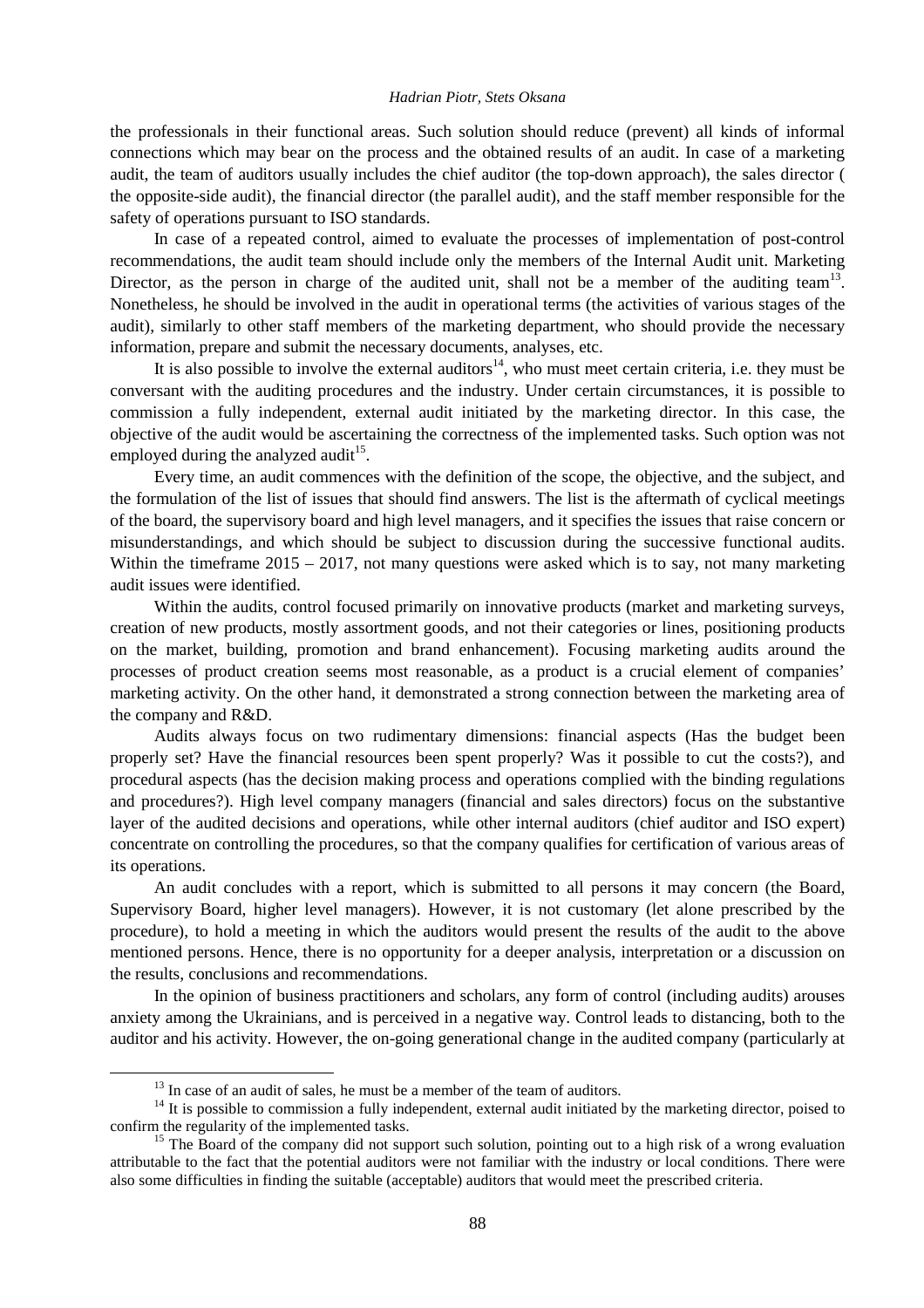the managerial level), and the advent of young people not encumbered with the negative experience of control, who have a broader perspective of that managerial activity, cause that the staff are more and more open towards control. They stop perceiving control as a supervisory tool ultimately aimed at imposing individual penalties, but start to see it as an instrument for shaping organizational culture intended for reaching a better result of the functioning of the organization as a whole.

From the formal angle, the marketing audits conducted in the company should be considered as fully professional. Nonetheless, it would be difficult to evaluate their content since the audit documentation was not made available. Beyond any doubt, the issues that were considered suggest a vertical audit, conducted by the task teams set up in compliance with the procedure. The controlled activities were rather tactical than strategic, and the issues were not directly referred to marketing strategies.

#### **Conclusions**

The presented two companies show the possibility for a practical application of an audit in the function of a marketing tool. The companies operate in various industries, on various markets (B2C, B2B) and in various geographical regions, in various reality of economic management (Poland and the EU, Ukraine). The common denominator of these entities is their size and the scale of operation. Both companies fall into the category of large entities, regardless of the criteria for such classification. This gives some potential, also in the area of control.

In marketing terms, both companies proceeded with an audit in line with the stipulations of an internal audit rather than the concepts described by the theory of marketing. In conclusion, those examples of audit implication to the control of marketing do not display any strong connections with the methodological concepts (models) of a marketing audit, as described in the literature. While the subject of the audits – mostly vertical in their nature – are legitimate marketing issues, their strategic character is very doubtful, both in terms of the time frame (the period under investigation) as well as the references to the strategic provisions of marketing.

On the final note, it may be asserted that the presented cases are examples of a good marketing audit practice, yet they are not free from fault – or at least they raise some methodological doubts. As it seems, it would be opportune to make audits more closely related to the methodology of an internal audit, in the area of considerations strictly connected with marketing control.

#### **References**

1. Baruk B. 2002.Nowoczesna strategia marketingowa. Aspekty strukturalne i procesowe. Warszawa: Wydawnictwo Naukowe PWN.

2. Haas R. W. 1996.Industrial marketing management. Boston: PWS-Kent Publishing Company.

3. McDonald M., & Wilson H., 2012.Plany marketingowe. Warszawa: Oficyna a Wolters Kluwer business

4. Mruk H., 1999.Kontrola marketingowa. Podstawy marketingu (pp. 266-279). Poznań: Wydawnictwo Akademii Ekonomicznej w Poznaniu

5. Piercy N. , 2003.Marketing. Strategiczna reorientacja firmy. Warszawa: Wydawnictwo Felberg SJA

6. Kotler Ph. 1994.Marketing. Analiza, planowanie, wdrażanie i kontrola. Warszawa: Gebethner i Ska

7. Kotler, Ph. 1977. Marketing management. New York: Prentice Hall Inc.

8. Eds. Newgarden A., & Bailey E. R. 1959. Analyzing and improving marketing performance: "Marketing audits" in theory and practice, AMA Management, Report No. 32. New York: American Management Associations.

9. Shuchman A. 1959.The marketing audit: Is nature, purposes and problems ed. Newgarden A., & Bailey E. R. Analyzing and improving marketing performance: "Marketing audits" in theory and practice, AMA Management, Report No. 32. (pp. 11-19). New York: American Management Associations.

10. Sessions R. 1959.What a soundly conducted marketing audio can accomplish. ed. Newgarden A., & Bailey E. R. Analyzing and improving marketing performance: "Marketing audits" in theory and practice, AMA Management, Report No. 32. (pp. 20-24). New York: American Management Associations

11. Oxenfeldt A. 1959. The marketing audio as a total evaluation program ed. Newgarden A., & Bailey E. R. ed. Newgarden, A., & Bailey, E. R. Analyzing and improving marketing performance: "Marketing audits" in theory and practice, AMA Management, Report No. 32. (pp. 25-36). New York: American Management Associations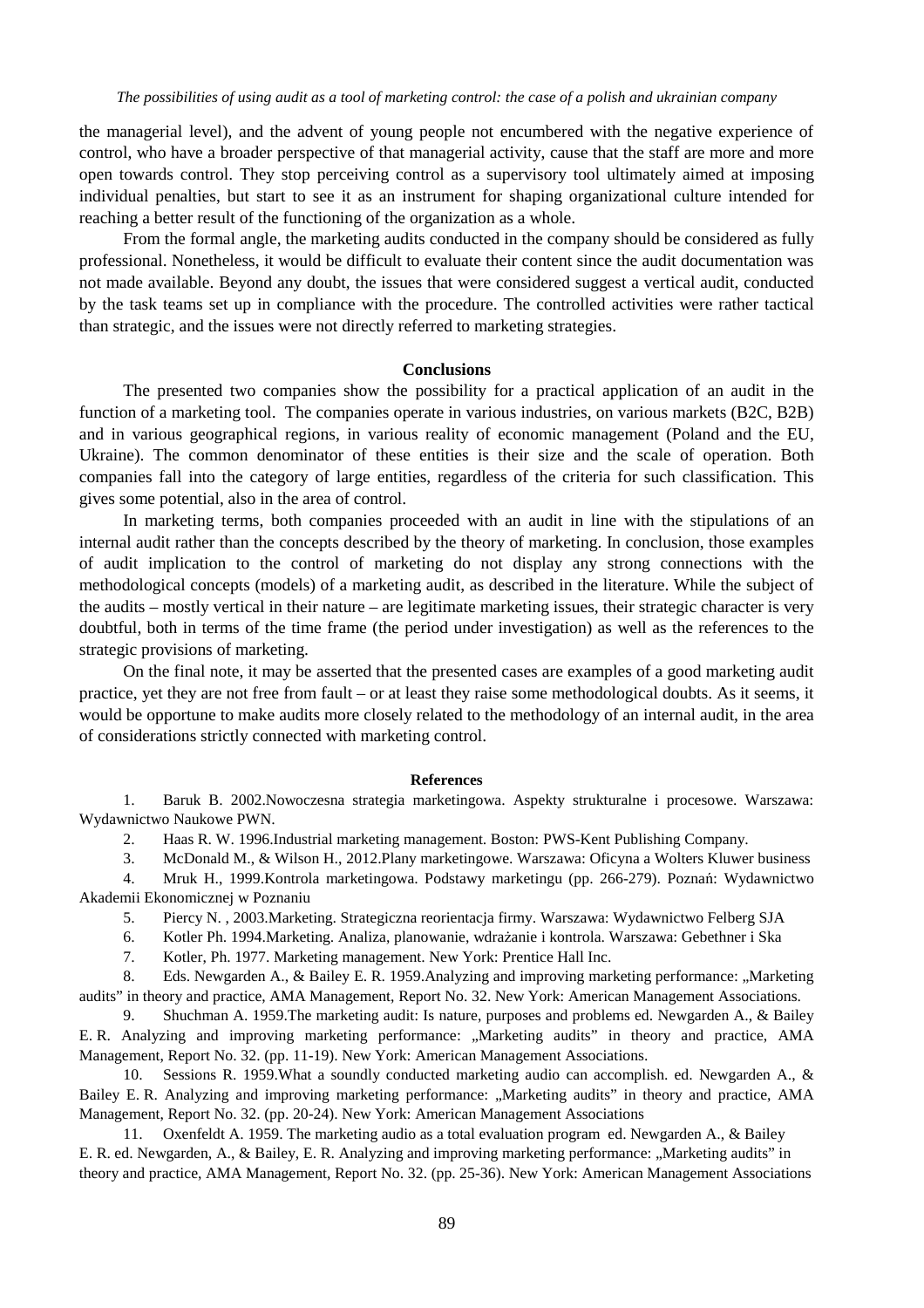12. Crisp R. 1959. Auditing the functional elements of a marketing operation ed. Newgarden, A. & Bailey E. R. ed. Newgarden A., & Bailey E. R. Analyzing and improving marketing performance: "Marketing audits" in theory and practice, AMA Management, Report No. 32. (pp. 37-46). New York: American Management Associations

13. Oxenfeldt A. 1966. Executive action in marketing. Belmont: Wadswoth Publishing

14. Kotler Ph. 1967. Marketing management: Analysis, planning, and control, Upper Saddle River: Prentice-Hall

15. Rothman F. Intensive Competitive Marketing Journal of Marketing, 1964. 28(3), 10-17. doi: 10.1177/002224296402800303

16. Tirmann E. A. Should your marketing be audited, European Business, 1971. Autumn, 49-56.

17. Kotler Ph., Gregor W. T., & Rodgers W. H. The marketing audit comes of age, Sloan Management Review, 1977. 18(Winter), 25-43.

18. Da Gama A. P. Marketing audits: The forgotten side of management? Journal of Targeting, Measurement and Analysis for Marketing. 2012. 20(3–4), 212–222. doi: 10.1057/jt.2012.17

19. Naylor J., Wood A. 1978. Practical marketing audits: A guide to increased profitability. New York: John Wiley & Sons,

20. Enis B. M., & Mokwa M. P. 1979.The marketing management matrix: a taxonomy form strategy comprehension. eds. Ferrell, O. C, Brown, S. W., & Lamb Jr., Ch. W. Conceptual and theoretical developments in marketing. (pp. 485-505). New York: American Management Associations,

21. Wilson M. T. 1980.The Management of Marketing, Westmead: Gower Publishing Company Ltd.

22. Goetsch H. W. Conduct a omprehensive marketing audit to improve marketing planning Marketing News. 1983. 18 March, Section 2, 14.

23. Capella L. M., & Sekely W. S. The marketing audit: methods, problems and perspectives Akron Business and Economic Review. 1978. 9(3), 37-41.

24. Myers J.G., Massy W. F., & Greyser S.A. 1980.Marketing research and knowledge development, Englewood Cliffs: Prentice-Hal,

25. Wilson A. 1982. Aubrey Wilson's marketing audit check lists: A guide to effective marketing resource realization, New York: McGraw-Hill

26. Mokwa M. The strategic marketing audit: An adoption/utilization perspective // Journal of Business Strategy. 1986. 6 (4), 88-95. doi: 10.1108/eb039136

27. Brownlie D. The marketing audit: A metrology of explanation // Marketing Intelligence and Planning. 1993. 11(1), 4-12. doi: 10.1108/02634509310024128

28. Köhler R. 1993. Beiträge zum Marketing-Management. Stuttgart: Schaffer, Poeschel Verlag

29. Tvede L., & Ohnemus P. 2001. Marketing strategies for the New Economy, Chichester: John Wiley

30. Kotler Ph. 2006. Kotler o marketingu. Jak tworzyć, zdobywać i dominować na rynkach. Gliwice: Wydawnictwo Helion

31. Taghian M., & Shaw R. N. 2002. The marketing audit and business performance: An empirical study of large Australian companies Australia and New Zealand Marketing Academy Conference (ANZMAC) Proceedings. (pp. 3151-3157). Retrieved from <https://www.researchgate.net/publication/237428376> The Marketing Audit and Business Performance An Empirical Study of Large Australian Companies

32. Dryl W. 2010. Audyt marketingowy. Warszawa: CeDeWu,

33. Kowal W. 2010. Kontrola skuteczności marketingowej – problem zmienności interpretacji i pomiaru. Wrocław: Wydawnictwo Uniwersytetu Ekonomicznego we Wrocławiu,

34. Kowal W. Audyt marketingowy jako narzędzie kontroli marketingowej w świetle wyników badań polskich przedsiębiorstw Prace Naukowe Uniwersytetu Ekonomicznego we Wrocławiu. Nauki o zarządzaniu. Management sciences. 2011. 222, 107-130.

35. Kowal W. System kontroli marketingowej w świetle wyników badań polskich przedsiębiorstw Marketing i Rynek. 2013. 3, 17-24.

36. Paştiu C., & Lazea R. Marketing audit in industrial companies in Romania Progress in Eeconomic Sciences. 2014. 1, 281-288. doi: 10.14595/PIES/01/022

37. Serbănică D., Radulescu V., & Cruceru A.F. The role of marketing audit in evaluation sustainable marketing performance in Romanian organizations Amfiteatru Economic. 2015. 17(40), 1011-1021.

38. Saeed M. A. Y., Bekhet H. A., & Dhar B. K. (2018). Influence of marketing strategy audit on organizational performance through innovation capability in the corporate sector of Muscat, Oman. International Journal of Business Management, 1(2), 40-55.